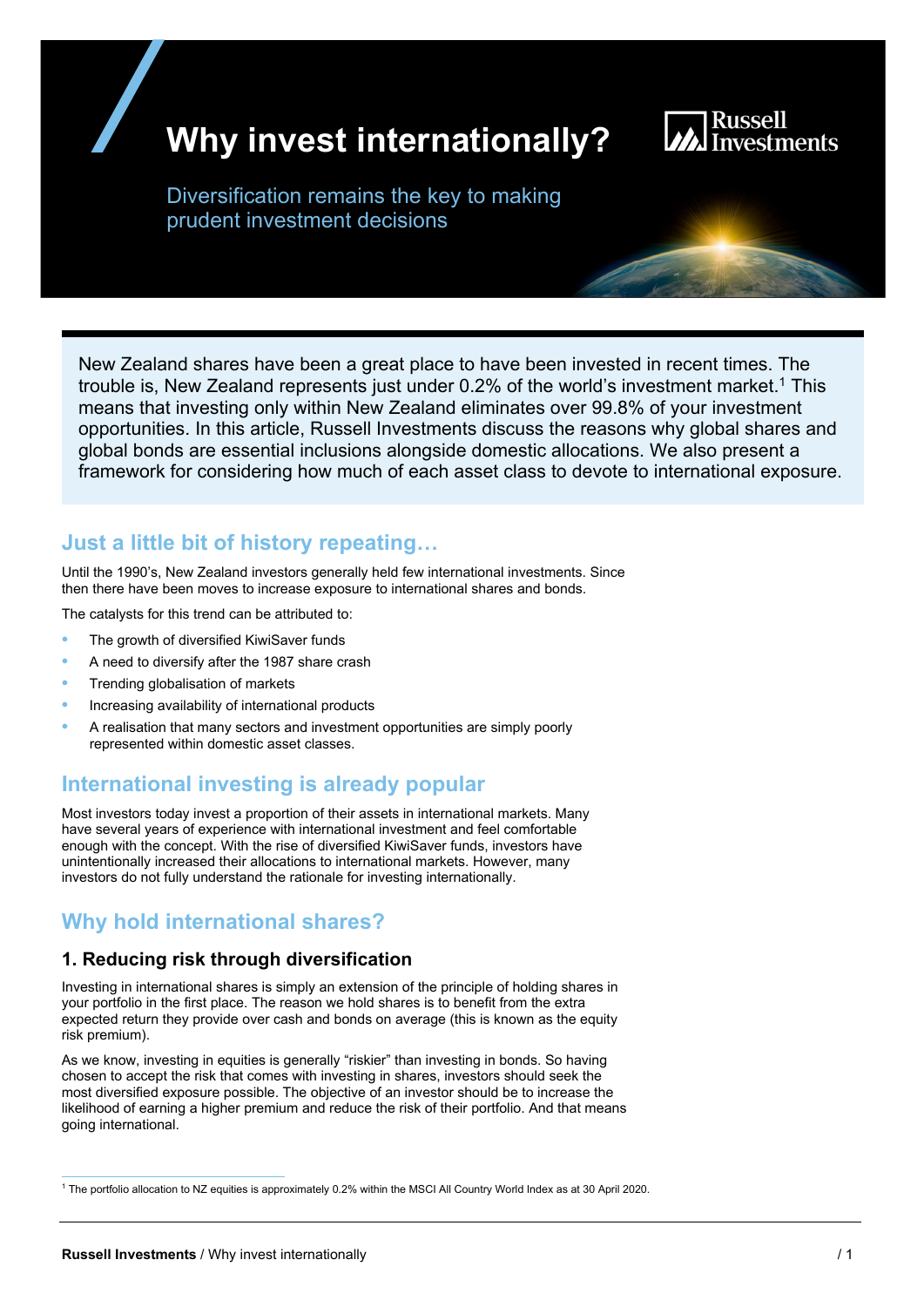Different countries have different factors affecting their sharemarkets, and therefore produce different returns (see figure 1). An international investment across multiple countries cancels the ups and downs from each market, reducing risk by smoothing returns.

Obviously, if you knew which market was going to provide the best return, there would be no need to diversify because you could always choose the best investment. In the absence of an investment crystal ball, a well diversified international shares portfolio is the best approach to capturing the equity risk premium, or a higher return, and creating an efficient portfolio in terms of risk and return.



#### **Figure 1: Imperfect correlation of returns between countries**

Source: Morningstar. Indices used: MSCI EMU NR, FTSEE 100 TR, S&P 500 NR, S&P/NZX50 Index (gross) and including imputation credits.

## **2. Filling in the gaps**

Investing offshore allows investors to gain exposure to industries or sectors not represented domestically. The sectors of technology, energy and financials for instance, are barely represented in the local market, meaning investors are potentially missing out on the returns generated by companies in these key global sectors.

Figure 2 demonstrates just how different the composition of the New Zealand sharemarket is compared to its international counterpart. For example, some international sectors are not represented at all in the New Zealand sharemarket.

#### **Figure 2: New Zealand & international sharemarket composition**



Source: S&P, MSCI as at 30 April 2020.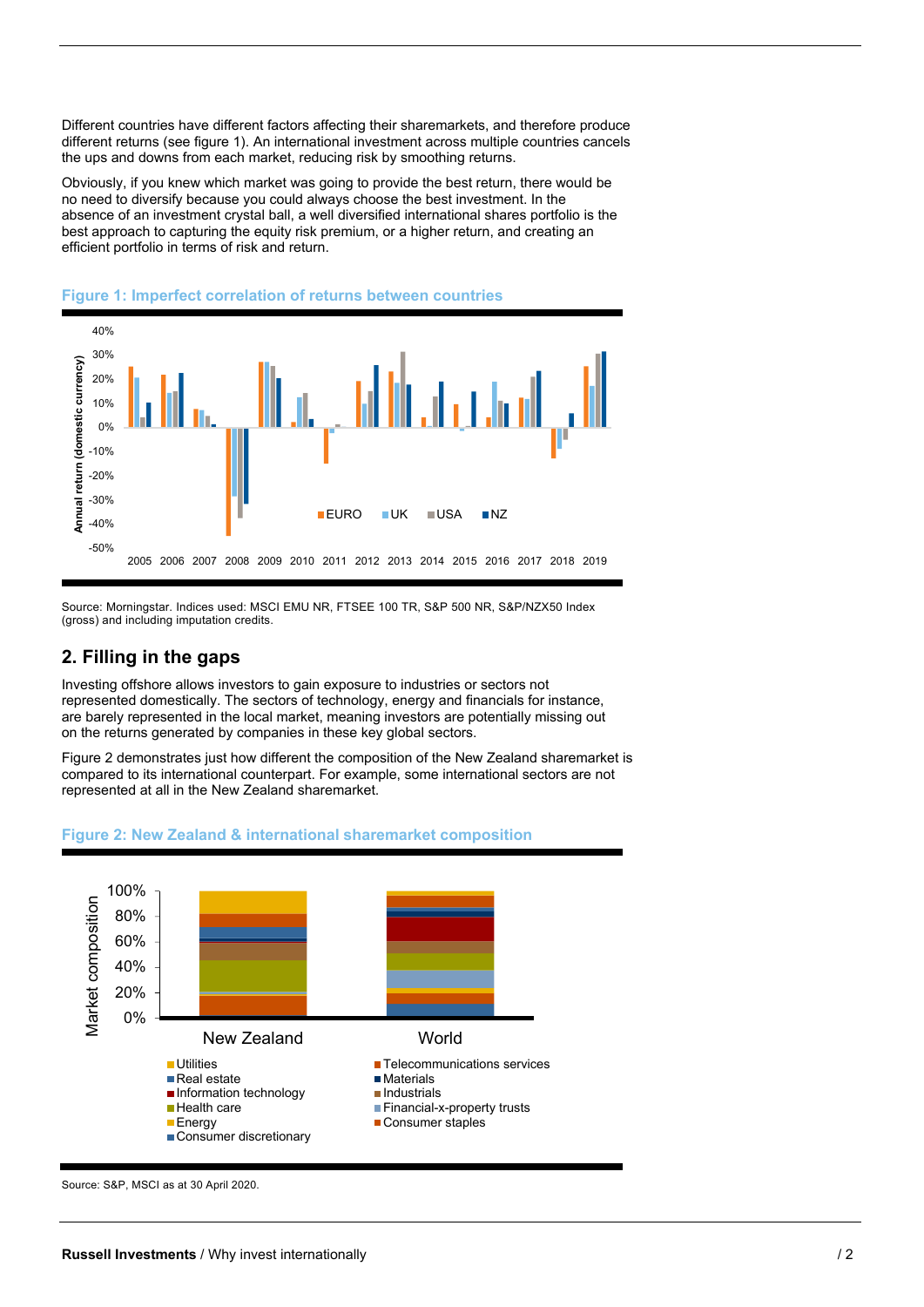## **3. The New Zealand sharemarket is highly concentrated**

Having a home country bias is not unique to New Zealand investors. For example, many US investors, invest almost exclusively in their local share and fixed interest markets. But unlike the US, where there are thousands of listed shares and trillions in fixed interest securities, the New Zealand market is relatively small and concentrated in a few sectors. For instance, utilities make up about 19% of the local listed market. This compares with about only 4% within the global market.

There is also a high concentration in and reliance on a small number of companies locally. The 10 largest companies in New Zealand currently make up about 54% of the listed market.

The risk arising from this level of concentration has not been apparent to New Zealand investors in recent years, as the market has performed well. Investors should not forget that these companies could experience bad performance at some point in the future. Therefore, a prudent investor will plan ahead by fully diversifying their shares exposure.

## **4. A world of opportunities**

It's easy to lose sight of the bigger picture. Did you realise that over 99.8% of the world's investment opportunities lie outside New Zealand?

Next time you're relaxing on your sofa, listening to the latest music on Spotify, sipping an Asahi, while trying to Google information, ask yourself whether you are sharing in the success of these companies or just contributing to it.

Figure 3 shows a selection of the world's top rating brands. An investment in New Zealand shares won't give your portfolio exposure to any of these success stories!

#### **Figure 3: Top ranking brands not available in New Zealand sharemarkets**

| <b>Apple</b>     | <b>Nike</b>          |
|------------------|----------------------|
| Google           | <b>Louis Vuitton</b> |
| <b>Microsoft</b> | <b>Disney</b>        |
| Coca-Cola        | <b>Nestle</b>        |
| <b>Mercedes</b>  | Sony                 |
| <b>McDonalds</b> | <b>KFC</b>           |
| Facebook         | Colgate              |
| <b>Cisco</b>     | <b>Dior</b>          |
|                  |                      |

Source: www.interbrand.com

### **5. Short term experience hides the benefits**

The behavioural anchoring of significant events like historic sharemarket crashes impacts and individual's memory of the past. People focus firmly on the Global Financial Crisis or the tech bubble, and consider global shares as a risky asset, rather than the long-term positive returns that these markets have generated.

However, as figure 4 shows, the long-term average returns and volatilities of the two are similar. However, given imperfect correlations between the two universes, combining the two into one portfolio can yield more efficient risk/return combinations.

 *Did you realise that over 99.8% of the world's investment opportunities lie outside New Zealand?*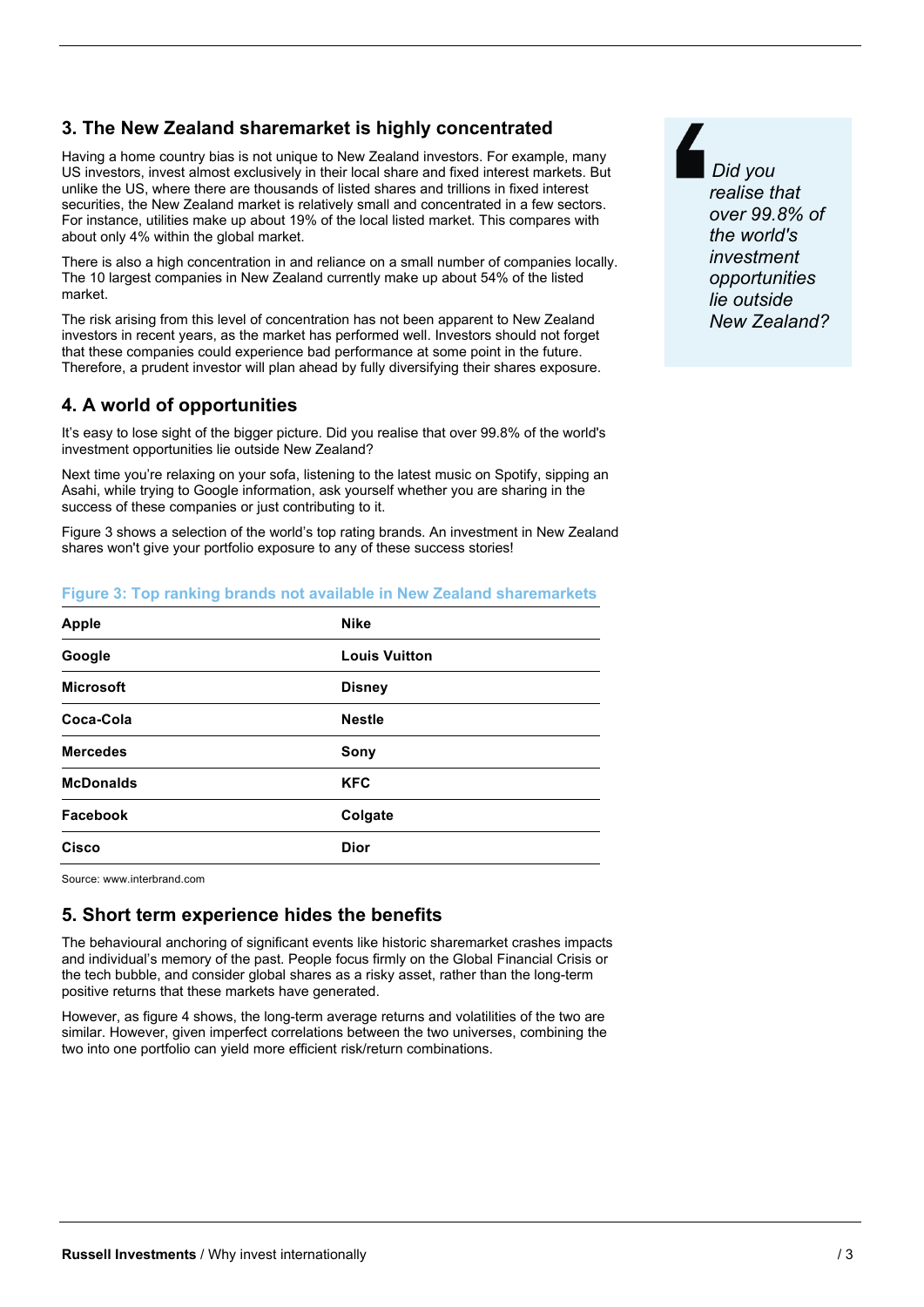

#### **Figure 4: Recent memory of international shares returns**

Source: Morningstar, indices used: S&P/NZX 50 Index (gross) and including imputation credits and the MSCI World NR. Returns are calculated in NZD.

## **Is it worth going international in other asset classes?**

#### **International Fixed Interest**

The diversification benefits and return potential of international investing are also found in other asset classes, like fixed interest, infrastructure and real estate.

Looking specifically at the fixed interest market, New Zealand makes up only a tiny slice of the global opportunity set, meaning investors that hold only local fixed interest securities are missing out on a range of investment opportunities across many different geographies and sectors. Investors that hold only local fixed interest securities can never be truly diversified in the sense that they are very exposed to the vagaries of the New Zealand economy and its financial markets.

#### **So how much of an asset allocation should be international?**

Investors should base their asset allocation on their individual investment objectives, time horizon, and tolerance for risk. Once a target allocation is set for each asset type (eg shares, bonds, property, cash), an investor needs to consider how much of each will be invested domestically and how much will be invested internationally.

### **The rational approach…**

The rational approach to investing in an asset class is to begin with the broadest representation of the market. This approach is grounded in modern portfolio theory.

If investors were to adopt this approach their shares allocation would be similar to that seen in figure 5. This is not the current practice of the majority of investors in New Zealand today.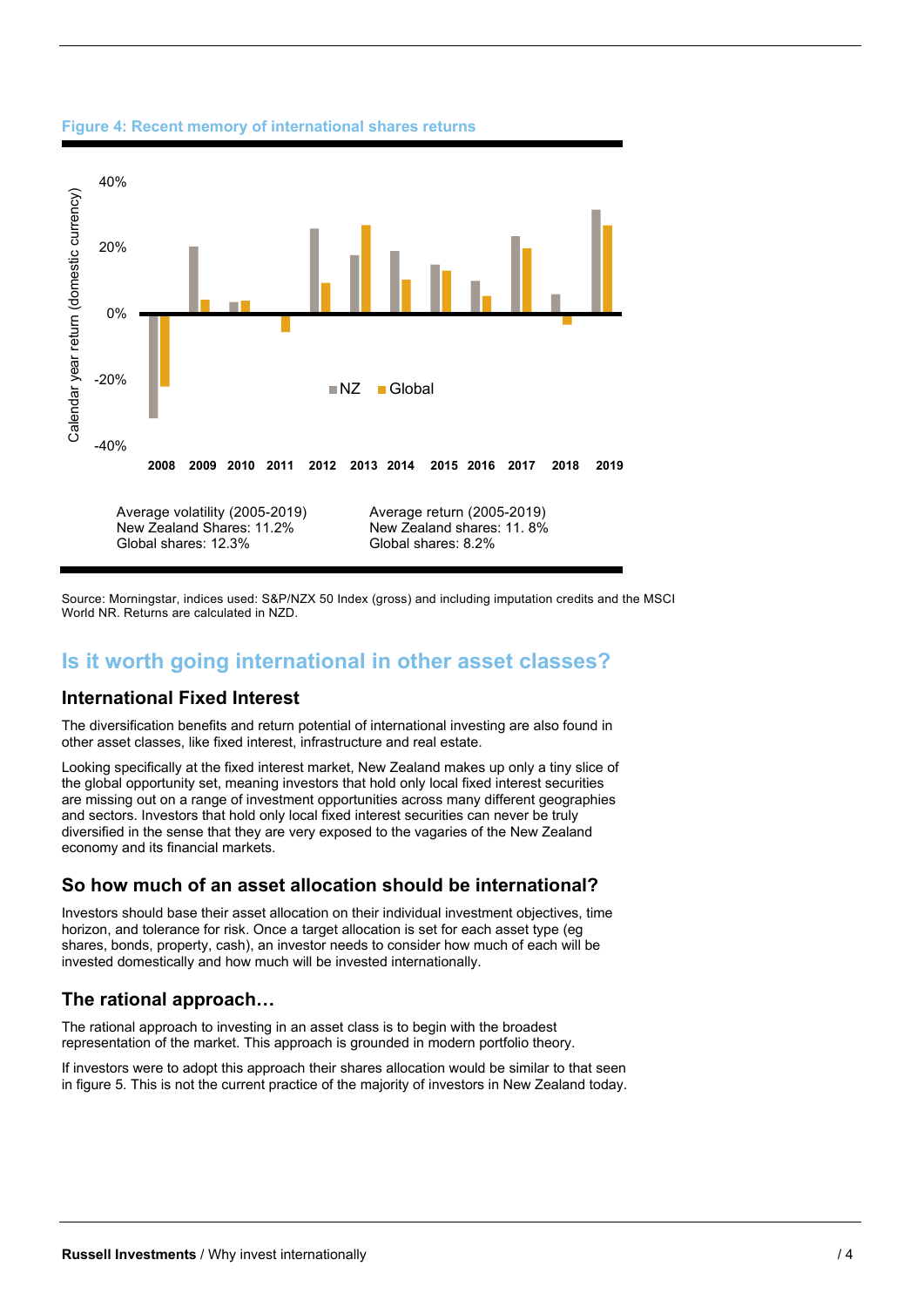#### **Figure 5: A rational portfolio composition**



Source: S&P, MSCI as at 30 April 2020. Allocations are proxied for with MSCI ACWI weights. NZ allocation is estimated by dividing the S&P/NZX 50 Index market capitalisation by the MSCI ACWI total market capitalisation, all in USD.

### **…Is very different to what actually happens**

In reality, investors' allocation to international assets are often considerably less than that suggested by the rational, cap-weighted approach.

There are a range of reasons for this home-country bias:

- Familiarity
- Lack of understanding foreign markets, currency
- **Costs**
- Legislation
- Tax

# **Somewhere in the middle**

New Zealand investors have steadily increased their allocation to international assets over time. The rational, cap-weighted approach may become standard practice in due course.

In the meantime, a prudent approach may be to include an international allocation somewhere between that recommended by the rational approach, and the current average allocation. Remember that according to the cap-weighted approach, anything larger than 0.1% of your total equity allocation to NZ shares is limiting your portfolio's diversification.

## **Russell Investments makes international investing a simple reality**

Russell Investments understands the importance of international diversification for all investors and offers a range of diversified fund solutions. The Russell Investments Global Opportunities Fund and the Russell Investments Global Bond Fund give all investors easy access to international equities and bonds. Additionally, the Russell Investments Global Listed Infrastructure Fund, provides investors with exposure to the high yielding and defensive infrastructure asset class.

All Russell Investments funds are Multi-Manager, Multi-Style and are the result of a worldwide manager research platform that evaluates over 13,000 investment manager products. Only the best-of-the-best receive an assignment in a Russell Investments fund.

Russell Investment's unique approach with its added levels of diversification make the Russell Global Opportunities and Global Bond funds a good core investment for any portfolio.